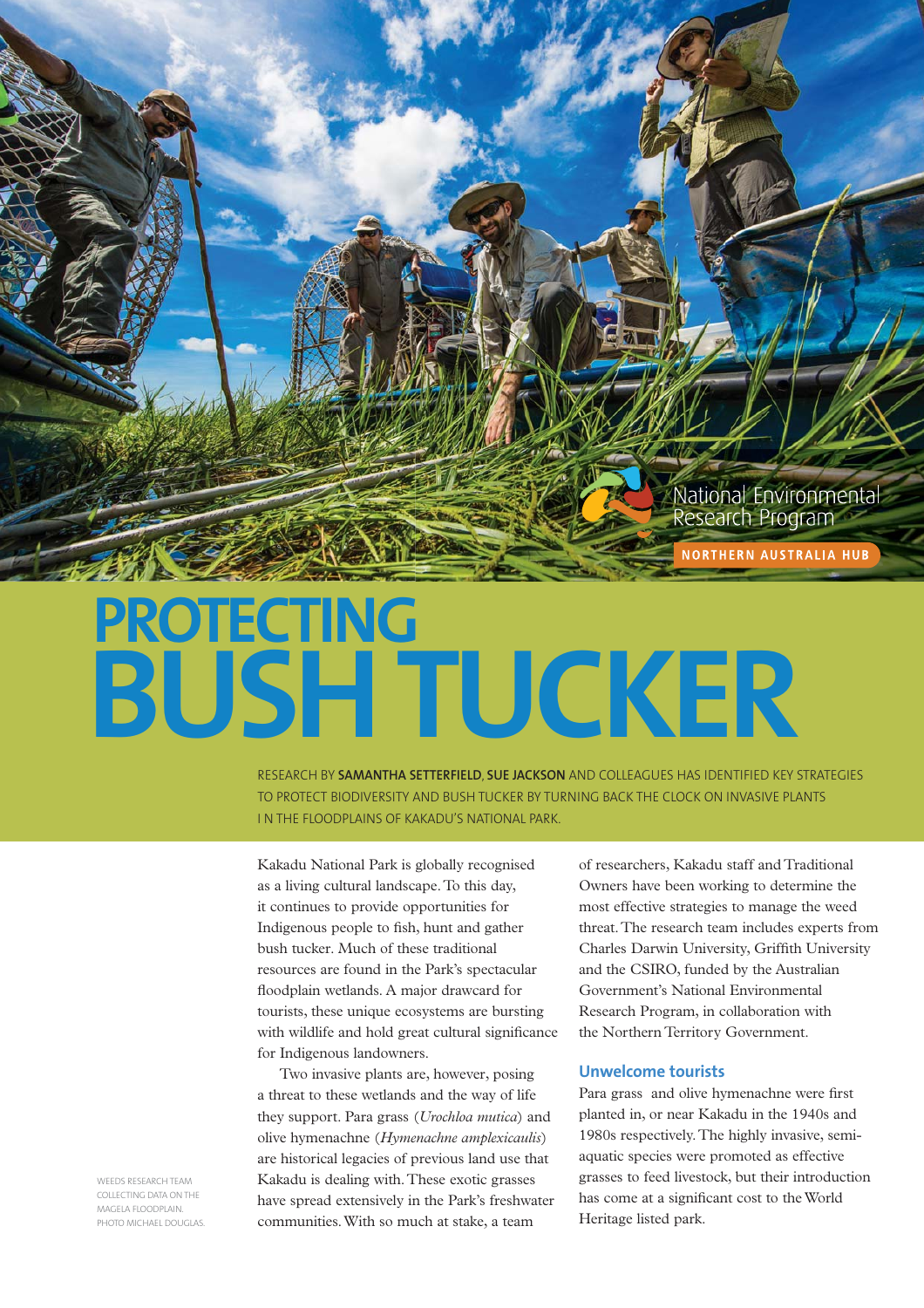

Kakadu has been working to minimise the impact of these invasive weeds, which can choke out native grasses, destroying aquatic habitat and reducing food for native fauna in the process. For example, the grasses can take over areas of water chestnut (*Eleocharis*), an important food for magpie geese, as well as areas of wild rice where the geese feed and nest.

"These invasive grasses also have different fuel characteristics to the native grasses they replace. Para grass produces about twice the dry season fuel of wild rice. This threatens turtles that nest in the floodplain soil during the dry season," said Associate Professor Samantha Setterfield.

The important initial step of the research was to determine the extent of the weeds and how quickly they were spreading. The team undertook helicopter-based aerial surveys of all of Kakadu's floodplain area. This showed that para grass now covers more than 3200 hectares of Kakadu, mainly in the Magela and Wildman floodplains, and new populations are continuing to be reported. Some of the patches are large and dense, while other infestations are still scattered and small. Olive hymenachne, which was first recorded in Kakadu in 2001, also occurs in scattered infestations across Kakadu's floodplains, with a large infestation on the Wildman floodplain.

Based on knowledge about the history of invasion and maps of the current pattern of invasion, the researchers were able to build a model that predicts future patterns of spread. This provides an important tool for determining the long-term threat of these weeds to Kakadu's biodiversity and cultural resources.

## **Indigenous participation**

To respond to concerns from Traditional Owners and better understand the impacts weeds were having on Indigenous livelihoods, the researchers sought input from Traditional Owners affiliated with the floodplains of Kakadu. Thirty-seven Traditional Owners helped to describe and map areas of cultural and economic importance, such as sites used for hunting and fishing. The results showed that almost a quarter of the floodplains were being used for hunting and gathering. Many of the participants were able to describe the harmful impacts of these weeds first-hand. One Traditional Owner told researchers para grass has damaged a highly valued river system.

"I go to Four Mile Hole — beautiful turtle place, nearly every year and to Boggy Plains. Para grass changes it. It's like a spring, a mat. Turtle sits underneath, harder to get them out. Donkeys, pigs, spread it. One day it's going to be over-run. There were never any weeds here until they started to bring feed in for the cattle," she said.